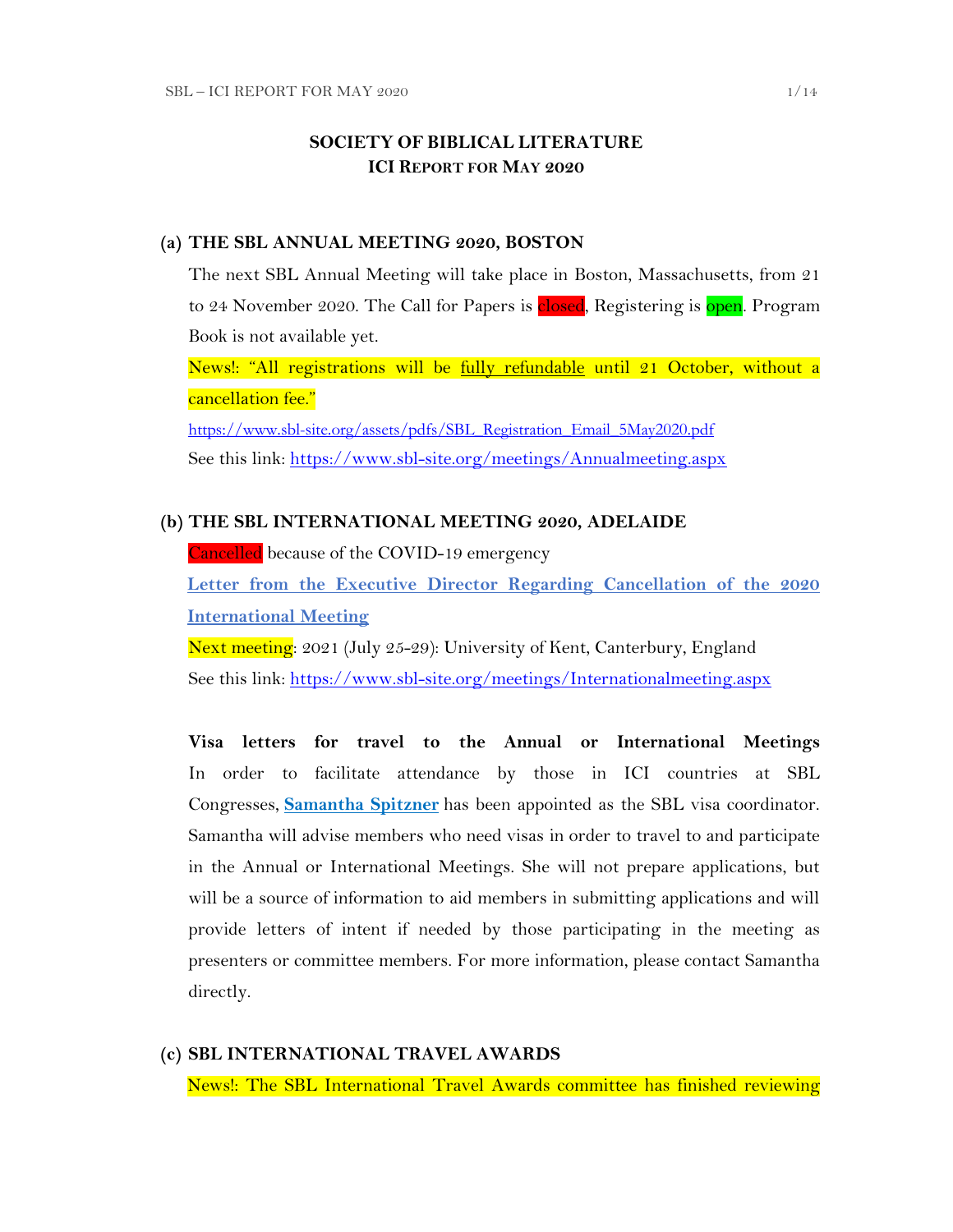the grant applications. News about the winners will be given soon. Those winners that chose to attend the 2020 SBL International Meeting in Adelaide, Australia, will be given the opportunity to use their grants to attend the 2020 SBL Meeting in Boston or the 2021 International Meeting in Canterbury.

The SBL International Travel Awards offer opportunities to current SBL members outside North America to attend the Annual or International Meeting, to participate in the program, to enhance their professional development, and to build their network with fellow scholars. These grants help facilitate the work of Program Units and the International Cooperation Initiative ("ICI"). These grants are intended to support underrepresented and underresourced scholars. As such, preference will be given to women, people of historically underrepresented ethnicities, and members from **[ICI-qualifying countries](https://www.sbl-site.org/assets/pdfs/ICIcountries.pdf)**. A key criterion is an applicant's demonstrable financial need.

(The **[Regional Scholars Awards](https://www.sbl-site.org/meetings/regionalscholars.aspx)** are intended to encourage North American members to participate in their region as well as receive travel assistance to the Annual Meeting.)

Four International Travel Award Panels (ITAP) will administer the awards each year, serving four geographic regions:

- Africa and Middle East
- Asia and Pacific
- Eastern Europe
- Latin America and Caribbean

For awards offered in 2020, each ITAP will administer \$3,000 in awards in each region. The panels may determine the best distribution of funds (e.g., as one \$1000 and one \$2000 award, or as three awards of \$1000 each). The applicants must attend the Annual or International Meetings, but may or may not participate in the program, depending upon their needs expressed in the application. All grants include lodging (one room, single or shared) for four nights and complimentary meeting registration. Recipients may not have attended an Annual or International Meeting within the last five (5) years.

The International Travel Awards defray transportation, hotel accommodations,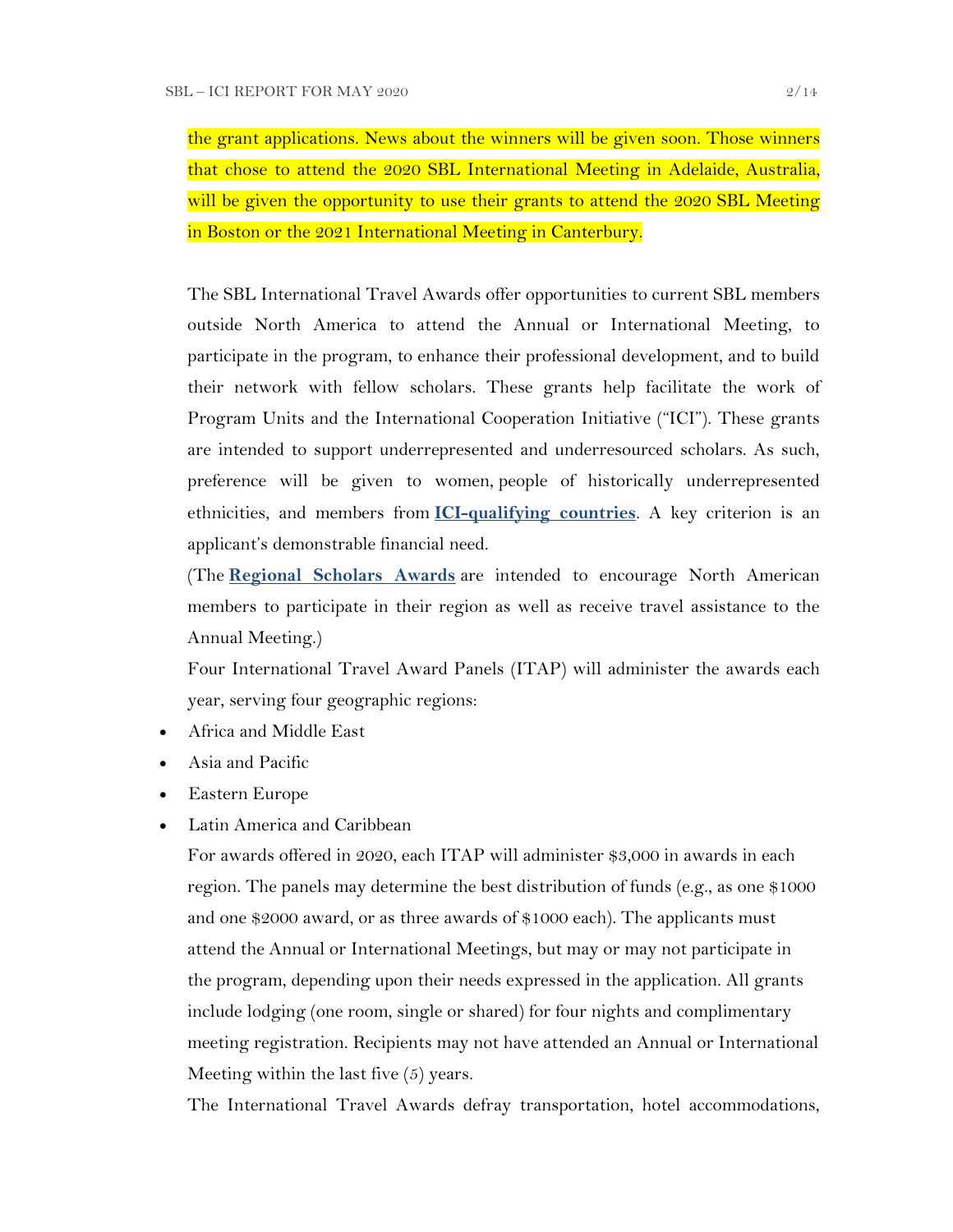and other expenses incurred for the Annual or International Meetings. Award monies will be distributed as reimbursement for expenses incurred for travel to/from the meeting and meals while attending the meeting.

### **Who is eligible?**

- Current SBL members outside North America who have not attended an Annual or International Meeting within the last five years.
- Applicants must have completed at least a Masters degree or be enrolled in a Ph.D. program.
- Preference will be given to women, people of historically underrepresented ethnicities, and members from **[ICI-qualifying countries.](https://www.sbl-site.org/assets/pdfs/ICIcountries.pdf)**
- Persons who have previously received a SBL Travel Award are not eligible. **What does a travel award include?**
- Reimbursement of travel, visa application fees, meal and Annual or International Meeting expenses up to the amount of the award.
- Lodging (one room, single or shared) for four nights.
- Complimentary Annual or International Meeting registration.

## **What is the procedure for a grant application?**

- Submit your Travel Award Application **[here](https://www.surveymonkey.com/r/MWZNX58)** and your letter of recommendation to the **[travel grant administrator](mailto:sbltravelgrant@sbl-site.org)** no later than 15 February 2020. The online application is also available via the link below.
- The application form must include the following information:
- o Participant's contributions to the scholarly conversation as a result of Annual or International Meeting participation
- o Participants plans to advance quality of biblical scholarship as a result of International Travel Award
- o Financial need
- o Explanation on how grant will facilitate collaboration between scholars of different countries and areas of expertise
- o Opportunities created for scholar as a result of Travel award
- A letter of recommendation from a person who knows the applicant's academic work and can confirm his or her interest in SBL (i.e. advisor, mentor, research supervisor). Email this letter to the **[travel award administrator](mailto:sbltravelgrant@sbl-site.org)**.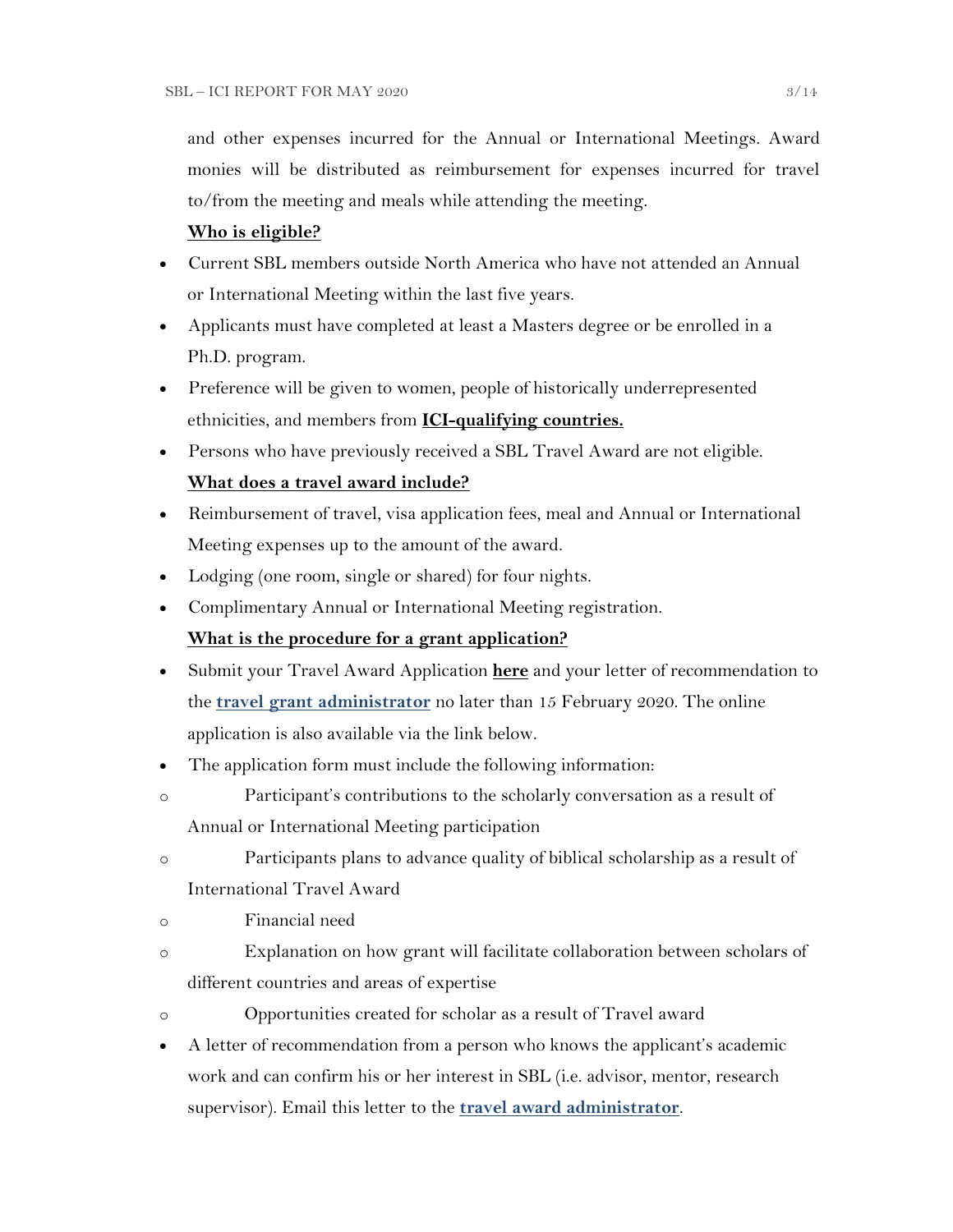## **Criteria for awards**

The more criteria met, the stronger the application.

- New contribution: How will this person bring something new into the scholarly conversation at the Annual or International Meeting?
- Quality of contribution: How will this person advance the academic quality of biblical scholarship?
- Financial need: Is there sufficient need? Are there other sources of funding available?
- Partnership with other scholars: How will the grant facilitate broad collaboration between scholars of different countries and different areas of expertise?
- Opportunity to participate: Has this person participated in scholarly conferences previously?

## **Deadlines**

1 December 2019: International Travel Award application opens. 15 February  $2020$ : Deadline – Application form and recommendation letter. 15 April 2020: Award decisions will be announced.

**Travel [Award Application Form](https://www.surveymonkey.com/r/MWZNX58)**

<https://www.sbl-site.org/membership/AMtravelgrant.aspx>

## **(d) PUBLICATION IN [ANCIENT NEAR EAST MONOGRAPHS](http://www.sbl-site.org/publications/Books_ANEmonographs.aspx) (ANEM)**

ANEM is a series that was established by the SBL at the request of the International Cooperation Initiative (ICI), jointly published with the Universidad Católica Argentina's Centro de Estudios de Historia del Antiguo Oriente (CEHAO) and co-edited by Jeffrey Stackert and Juan Manuel Tebes. The series publishes volumes on the Ancient Near East (including ancient Israel) both in print and electronically, making them freely available for download. Paperback and hardback versions of the volumes are available, for a reasonable price.

To view the volumes published in the series, please go to

[http://www.sbl-site.org/publications/Books\\_ANEmonographs.aspx](http://www.sbl-site.org/publications/Books_ANEmonographs.aspx) (SBL English version)

<http://www.uca.edu.ar/anem> (CEHAO Spanish version)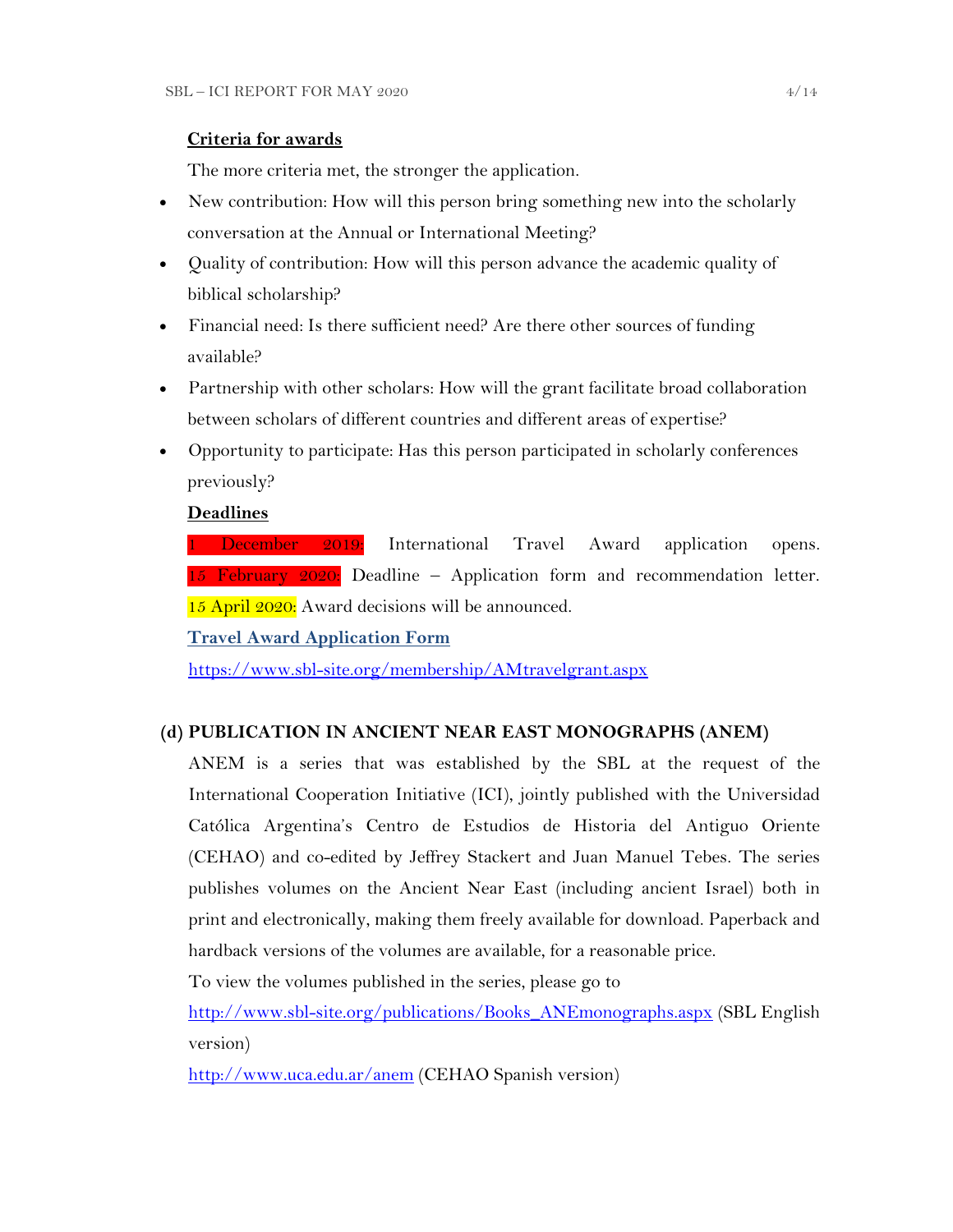The latest volume in ANEM is:

**SCHELLENBERG, Annette, Thomas KRUGER (eds.) Sounding Sensory Profiles in The Ancient Near East. Ancient Near East Monographs – Monografías sobre el Antiguo Oriente, Volume 25. Atlanta: Society of Biblical Literature – Centro de Estudios del Antiguo Oriente, 2019. 422 pp. ISBN 9781628372410**

An interdisciplinary essay collection from an international group of experts.

For several decades sociologists and cultural anthropologists have intensively researched the role of the senses in a variety of cultures, and their studies show how diverse cultures understand and evaluate the five or more senses differently. In this collection of eighteen essays, biblical and ancient Near Eastern scholars, as well as cultural anthropologists, apply the questions and methods from anthropological and sociological studies to Israel, Mesopotamia, and Egypt. Experts offer insights into the meaning of the senses in the ancient world, examining the classical senses (seeing, hearing, touching, smelling, tasting) as well as other senses (such as kinesthesis and the sense of balance) and sense-related issues (such as disgust, sensory imagination, and disabilities). This collection provides a stimulus and a basis for students and scholars to explore the senses in the ancient Near East.

Features:

- Exploration of the relationship between sensory experience and reasoning.
- Assessments of how theory and practice of the senses relate to each other.
- Essays examining connections between emotions and senses.

# **(e) PUBLICATION IN INTERNATIONAL VOICES IN BIBLICAL STUDIES (IVBS)**

IVBS is a series that was established by the SBL at the request of the International Cooperation Initiative (ICI), and which is co-edited by Monica Melanchthon and Jione Havea. IVBS encourages in particular submissions from scholars in the present seven international regions for which it has editorial boards: Africa, Central and Eastern Europe, Latin America, Middle East-South Asia, Northeast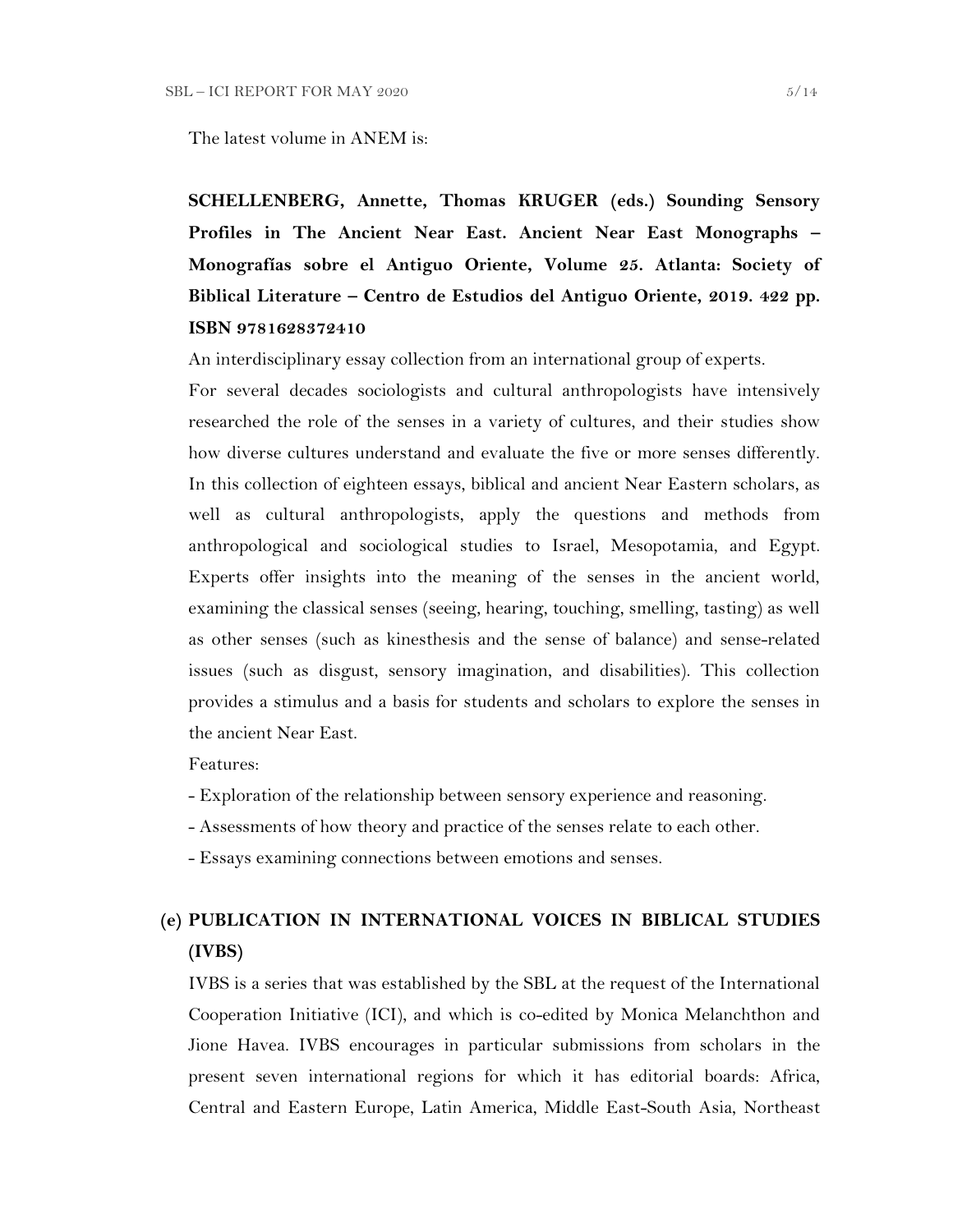Asia, Pacific, and Southeast Asia. Interregional collaborations are also welcome. IVBS publishes works in English and in any other language for which its editors can find qualified peer reviewers. Any work published in IVBS is freely available to anyone in perpetuity. The series publishes work generally in the area of reception history and criticism. The scope is not limited to any particular biblical text or historical timeframe. The works will mainly be published in English and, wherever possible, also in primary languages of authors. For more information please go to [http://ivbs.sbl-site.org/home.aspx.](http://ivbs.sbl-site.org/home.aspx) If you would consider publishing your work in this series, feel free to contact one of the two general editors, [Monica Melanchthon](mailto:ivbs2010@gmail.com) or [Jione Havea.](mailto:jioneh@nsw.uca.org.au)

The latest volume in IVBS is:

# **Byung-Mu Ahn, Hanna in (Translator), Wongi Park (Translator). Stories of Minjung Theology: The Theological Journey of Ahn Byung-Mu in His Own Words Atlanta: SBL Press, 2019.**

Trace the theological awakening of one of the foremost Asian theologians.

This autobiography combines the personal story of theologian Ahn Byung-Mu with the history of the Korean nation in light of the dramatic social, political, and cultural upheavals of the 1970s. This book traces Ahn's journey from his childhood in Korea under Japanese colonial rule, to his study in Germany, his return to Korea, through his realization of the unsuitability of German scholarship to his own Korean context. It records the history of minjung (the people's) theology that emerged in Asia, Ahn's involvement in it, and his interpretations of major Christian doctrines such as God, sin, Jesus, and the Holy Spirit from the minjung perspective.

Features:

- The first English translation of Ahn's autobiography, considered one of the best works in minjung theology and contextual biblical interpretation.

- Conversations between Ahn and young Korean theologians.

- An introductory essay that situates Ahn's work in its context and discusses the place and purpose of minjung hermeneutics in a vastly different Korea.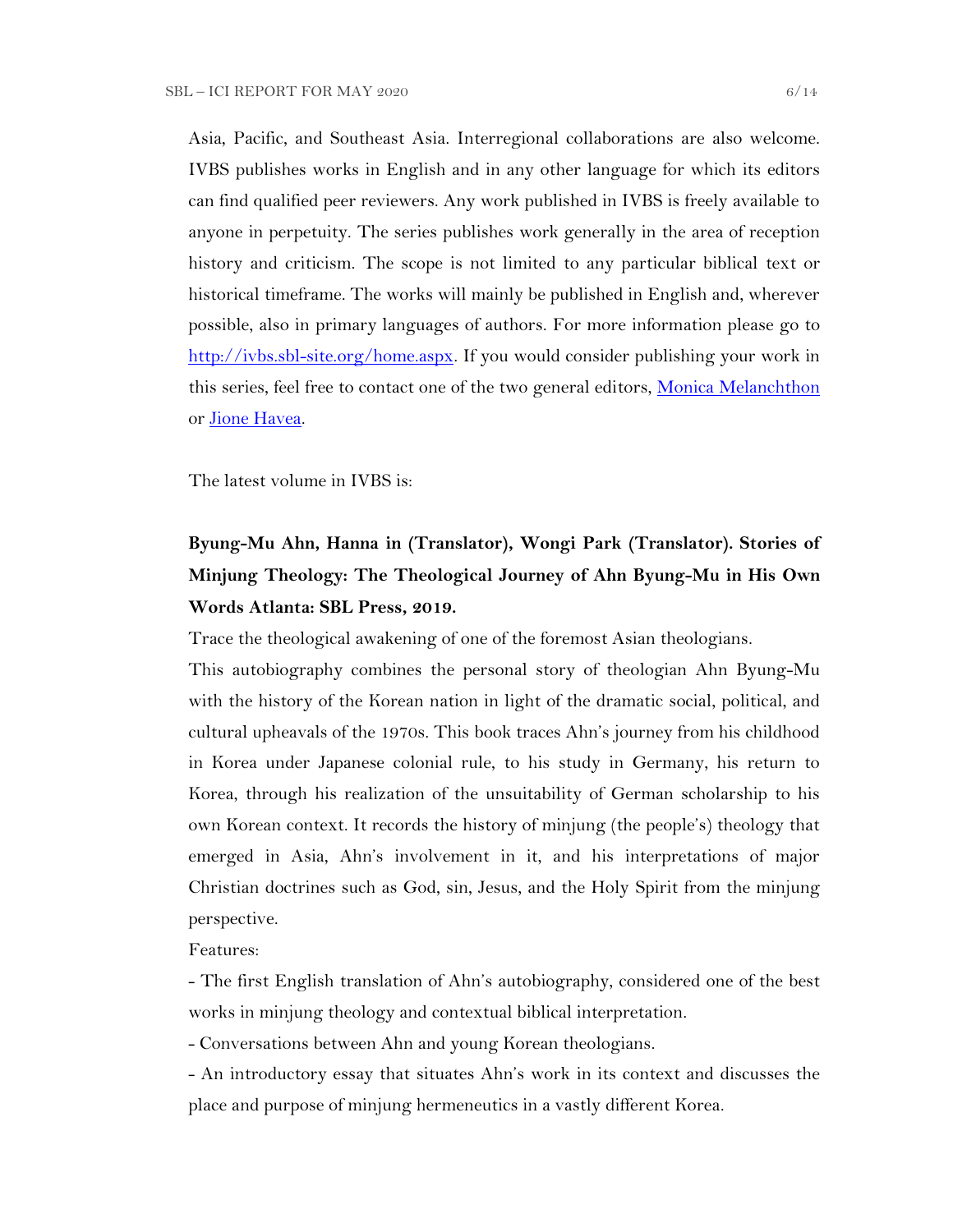# **Request! from Jione Havea on behalf of the IVBS Editorial Board** [jhavea@gmail.com:](mailto:jhavea@gmail.com)

For several of the authors who publish with IVBS, English is a second, third, fourth and even fifth language. This applies also to several of the board members. The review and editing processes can be painful for the authors as well as the IVBS Editor. Request: ICI asks members of SBL (e.g., retired scholars) who could volunteer to proofread, copyedit, typeset manuscripts for authors who write in English as a second language. We will gather a list of volunteers to help the work of IVBS authors and editors, with their names, contacts, areas of specialization, and the service they are willing to perform (e.g., proofread, copyedit, typeset, index). Then IVBS will request for assistance through ICI.

## **(f) ICI ONLINE BOOK REPOSITORY**

For a **full alphabetic list of all publications available for free in the ICI book repository program**, please go to:

[http://www.sbl-site.org/publications/Books\\_ICIbooks.aspx](http://www.sbl-site.org/publications/Books_ICIbooks.aspx)

# **(g) PEDAGOGY AND TEACHING SUPPORT PEER BLOG FOR FRIENDS OF THE ICI**



[https://internationalpedagogies.wordpress.com](https://internationalpedagogies.wordpress.com/)

ICI Committee members Carmen Palmer and Jackie du Toit have decided to start up a simple blog for friends of the ICI to chronicle experiences of teaching in the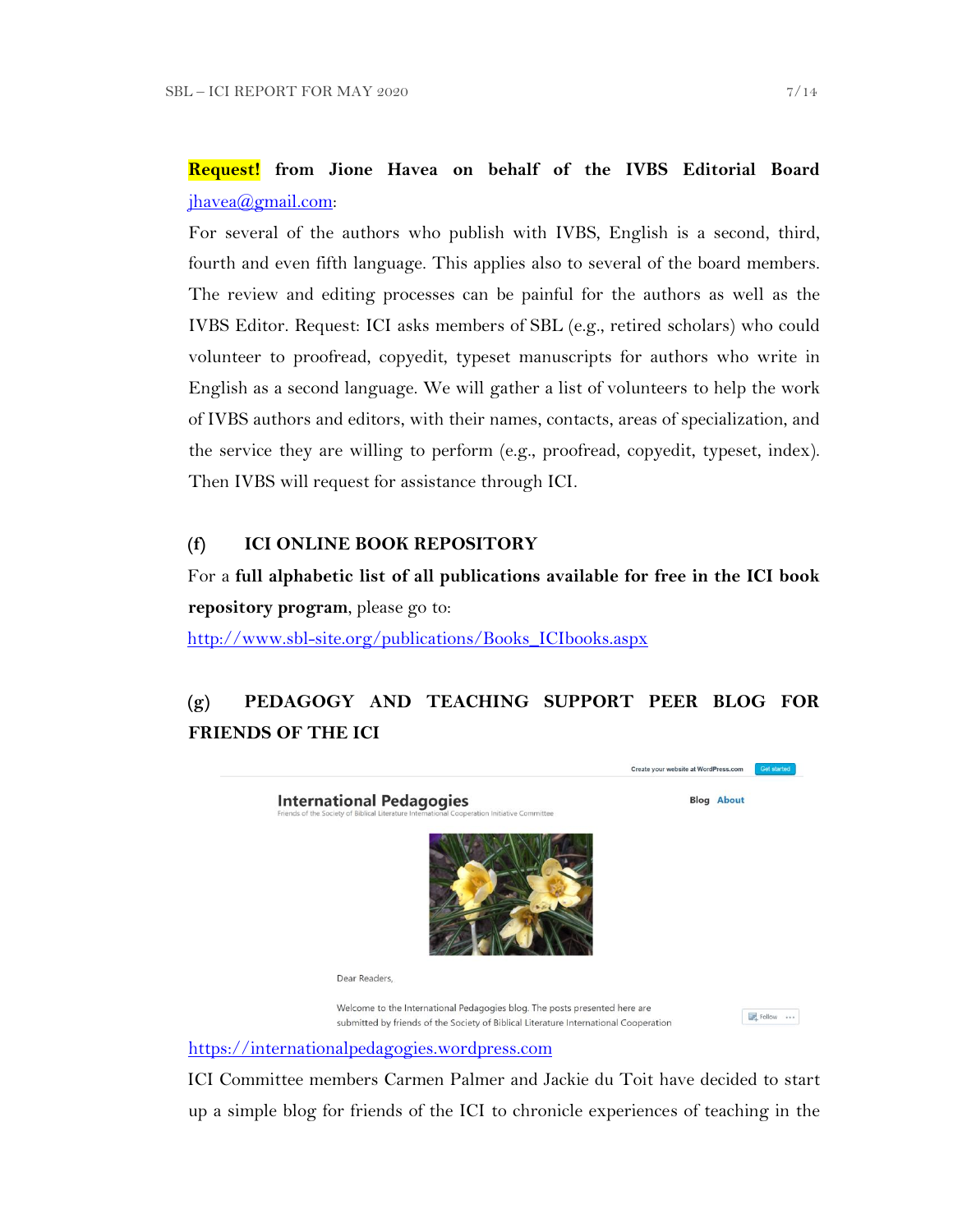midst of COVID-19 with the intention of offering inspiration, ideas, and general thoughts to encourage colleagues in a time when resources, both mental and physical, are stretched thin.

Other social media platforms are performing this function already to a certain degree (Twitter, especially), although not all of us follow all social media platforms. They thought that to start up this blog, among a network of ICI friends and colleagues who have either participated as panelists at ICI events in the last two years, or are past or present ICI committee executive members, could offer a collegial and slightly more intimate peer support system.

### **(h) ICI TEACHING COLLABORATION PROGRAM**

In order to facilitate the exchange of scholars and institutions in biblical studies across the globe, a teaching collaboration program is run by the ICI. The facility consists of lists of scholars and institutions interested in exchanges that are made available on the SBL website.

See: [http://sbl-site.org/educational/ICITeaching.aspx.](http://sbl-site.org/educational/ICITeaching.aspx) If you or your institution is interested in such collaboration, please visit the site and enroll yourself in these lists. For more information, contact [Jackie du Toit.](mailto:dutoitjs@ufs.ac.za)

### **(i) SBL WOMEN'S ARCHIVE PROJECT**

The number of women and the types of roles they hold in the SBL have been increasing since Anna Ely Rhoads joined in 1894. Women push methodological boundaries, teach and mentor students, and support guild initiatives by serving as editors, program chairs, committee members, and officers. To honor women's accomplishments and to consider the unique challenges they continue to face, the Society is developing a digital archive to preserve the stories of women in the guild. We invite women members to share their personal stories through video, audio, pictorial, and written reflections. Submissions will become part of the official SBL archival records. It is our hope that this will become the first of many archive projects that will preserve the unique experience of members from a guild that continues to grow, change, and become more inclusive.

For more reflection guidelines and submission instructions, see the SBL Women's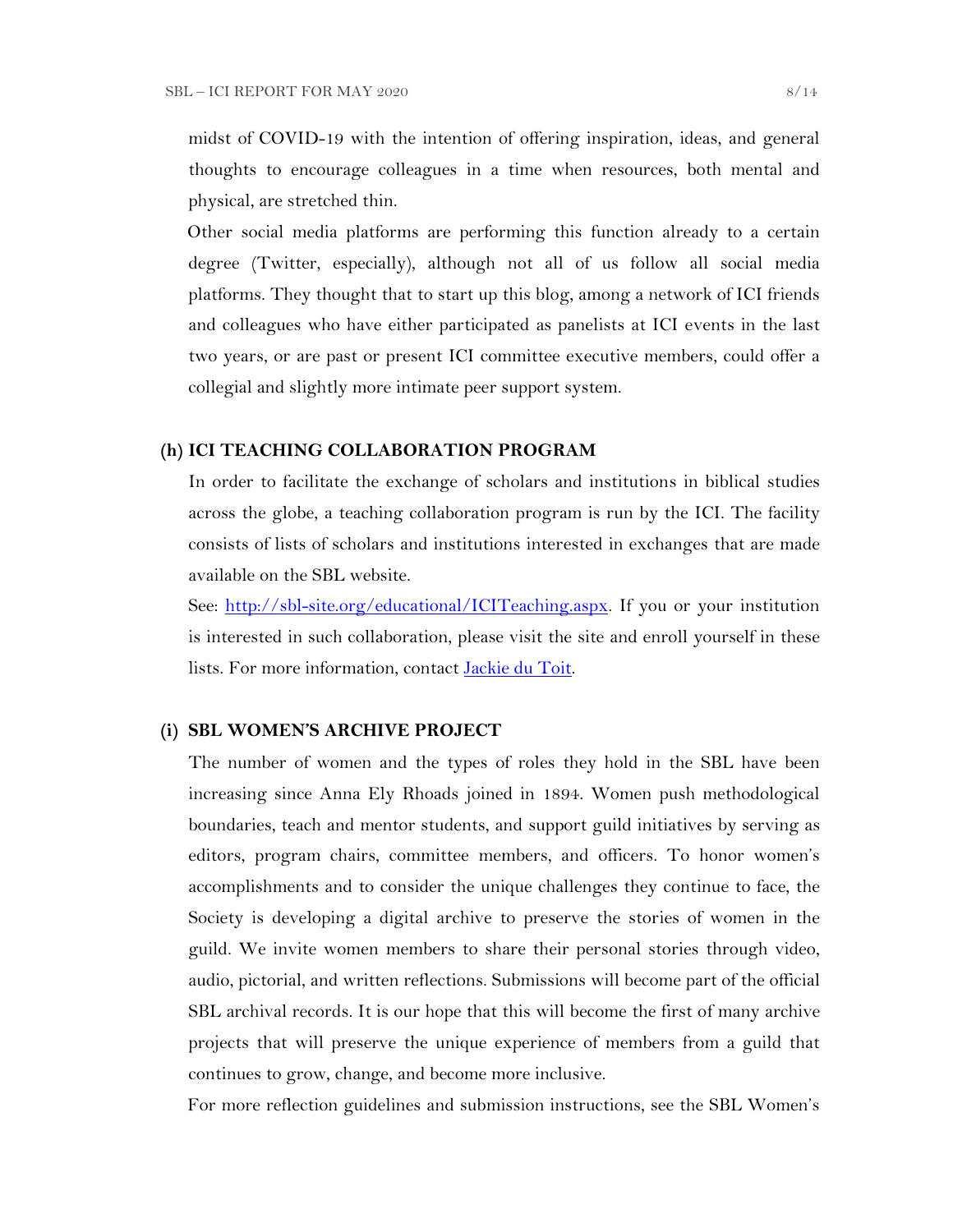Archive [page.](https://nam04.safelinks.protection.outlook.com/?url=http%3A%2F%2Fr20.rs6.net%2Ftn.jsp%3Ff%3D001UxB5SQIuVUKz9COuM3IsPWnWKqoK39z2VG4xqTm8KZlA_ZE17Z7Fa2PmCgTjMMxZJIpcAIjlvUF-irxd2rwYbEMLTrV0K_WM51IpZKkkhMDgd8_9aVPRw3rlId_KW8E944PO6OC3qczzRWSY7H-TuxvuErx13KKirGuJ38oWvop66nka2FiuLpzq0iT-us5e%26c%3DQ2tCZ6oCYeHLWgeasA7YFffpqmCkeEopn2jFFHww1HRSHdGZkow9Cg%3D%3D%26ch%3Dndma_uDxhxPhjRABmkw-gBQiRkfwAotBZK8Ps3z0wu4oDwHg9u9sLg%3D%3D&data=02%7C01%7CWALFORD_ND%40mercer.edu%7Cf513cd74ff8548bede3608d6b5da7f75%7C4fb34d2889b247109bcc30824d17fc30%7C0%7C0%7C636896347381808305&sdata=tiSsidRd6oL6K11UbD%2BSSPY7fRIjvdDnpsEU3BWCZRg%3D&reserved=0) Check out the [FAQ](http://r20.rs6.net/tn.jsp?f=001daD3lBrhj8ZbS8-GLHmkkfCXBAC1VygxiIGaWr04TSwAe6xpaQQvNJKWplVAEpG6TEU1_8KlnBObWx0oZC8x7WoLEp77_1CFtxX0KaAFLBjOBdYTd2f5qgWSoEYDRce9P__OLb1j9qY-AF3VQc1Y44LRzHcBpPqZU-EHsK1QZTJIoW4LFbKk7i8Ng-wzmNHDH6gAjZEh02zQc7Hju5X1UnsIvXFI2f0S&c=eIPPqaSd2_Vy4YClv5OeeUxZS30eJVZ-NpEqtmoT_RO1qkg45kBI_g==&ch=TNoNbOW4OE_N3IXbNrssVzBYer7u1PunhQWZuBYieCMVeDT7hGjUZQ==) for additional information about this project and the archive.

### **(j) JOURNAL OF BIBLICAL LITERATURE (JBL) ARCHIVE**

Take note that an archive with JBL articles from volume 122.1 of 2003 through volume 130.1 of 2011 is available online to people accessing the SBL website from any ICI country. See [http://www.sbl-site.org/publications/ICI\\_JBLarchive.aspx.](http://www.sbl-site.org/publications/ICI_JBLarchive.aspx) All articles in those volumes can be downloaded for free!

### **(k) THE SBL WEBSITE**

The SBL website (on the SBL Press page) has a facility where one can search the full text of all SBL books! For this very convenient tool, see:

<http://sbl-site.org/publications/default.aspx>

For searching reviews of a vast number of academic publications, see the website of Review of Biblical Literature (RBL) at (you have to log in with your membership number):

<http://www.bookreviews.org/>

### **(l) JSTOR**

#### News!: JSTOR resources during COVID-19

"To support our institutions during this challenging time, JSTOR and our participating publishers are making an expanded set of content freely available to our participating institutions where students have been displaced due to COVID-19".

[https://about.jstor.org/covid19/?utm\\_source=jstor&utm\\_medium=display&utm\\_](https://about.jstor.org/covid19/?utm_source=jstor&utm_medium=display&utm_campaign=dsp_jstor_home_right_covid19_03_2020) [campaign=dsp\\_jstor\\_home\\_right\\_covid19\\_03\\_2020](https://about.jstor.org/covid19/?utm_source=jstor&utm_medium=display&utm_campaign=dsp_jstor_home_right_covid19_03_2020)

JSTOR provides free or low cost access to more than 1,500 institutions in 69 countries.

More than 1,500 institutions in Africa and other developing nations receive access to JSTOR free of charge or for steeply reduced fees. This is made possible through a combination of philanthropic support and the fees paid by libraries in other countries around the world, as well as publishers' eagerness to support this work.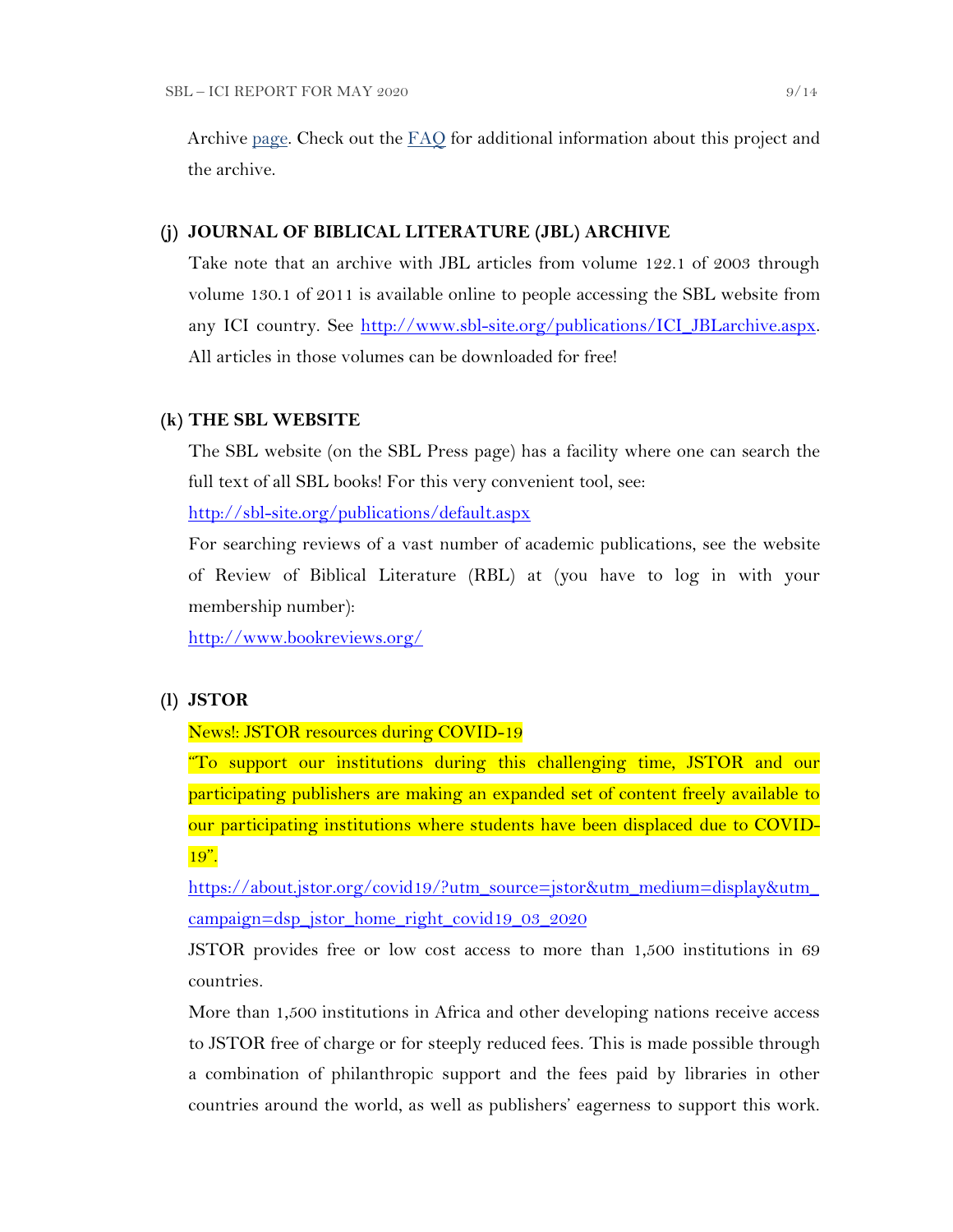More information is available about JSTOR's [African Access](http://about.jstor.org/libraries/african-access-initiative)  [Initiative](http://about.jstor.org/libraries/african-access-initiative) and [Developing Nations Access Initiative](http://about.jstor.org/libraries/developing-nations-access-initiative) programs.

## Need JSTOR Access?

As part of your Society of Biblical Literature membership, save 50% on the annual JPASS plan, your personal access to the JSTOR archive. With more than 1,900 scholarly journals, JSTOR is one of the world's leading academic databases. Millions of users worldwide rely on JSTOR for research, fact checking, and book reviews. This discounted subscription includes unlimited reading access and 120 article downloads. JSTOR adds new titles every month so you'll have a growing collection of the world's leading peer-reviewed journals only a click away.

To access the discounted JPASS, log-in to the SBL website with your member ID. Just below where you entered your member ID, click membership benefits. You will see JSTOR's JPASS among the benefits and a link "To get your savings: click here."

### **(m) EVENTS**

News!: Please check carefully all links because some if not all of these events may have been moved or cancelled due to the COVID-19 emergency.

The SBL maintains a significant list of events taking place anywhere in the globe. For the full list please go to<http://www.sbl-site.org/meetings/events.aspx> A selection of events is listed below—mainly those taking place in ICI regions. Please provide information on conferences in your region, including calls for

papers, to Sharon Johnson at [sharon.johnson@sbl-site.org.](mailto:sharon.johnson@sbl-site.org)

#### **2020**

### **6/22-26 The Central Archives of the Religious Orders**

The Sangalli Institute for the religious history and cultures of Florence announced its first workshop on the central archives of the religious orders. This workshop will focus on the archives of some important religious orders and on their materials, providing especially, but not only, to young scholars in Humanities a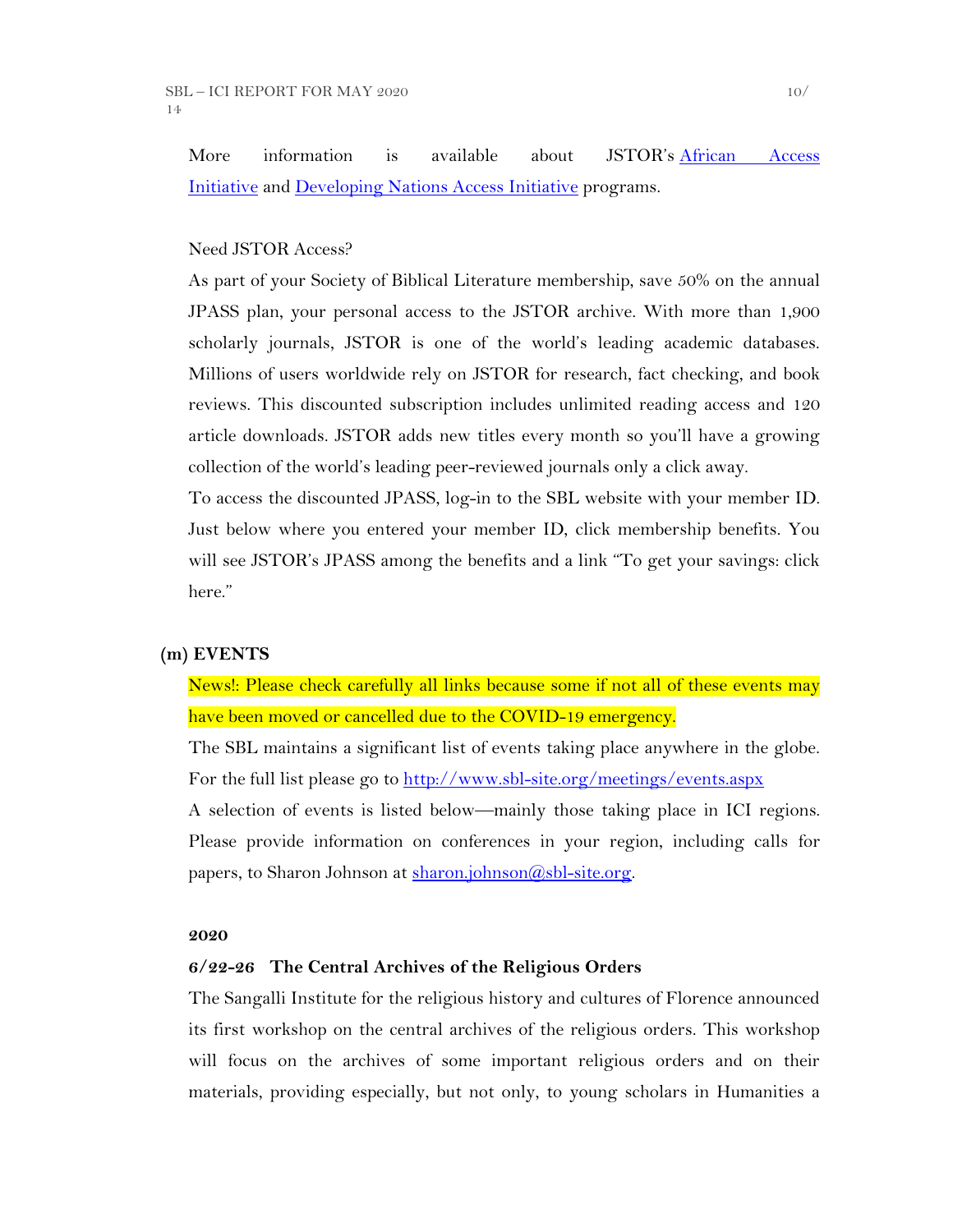new perspective on global Catholicism from the early-modern period until the contemporary age. The workshop will offer a multi-disciplinary approach to the role played by the religious orders and their impact from an historical, ethnoanthropological and art historical point of view, and on a global scale.

[https://www.istitutosangalli.it/wp-content/uploads/2020/02/Summer](https://www.istitutosangalli.it/wp-content/uploads/2020/02/Summer-workshop-archives-religious-orders.pdf)[workshop-archives-religious-orders.pdf](https://www.istitutosangalli.it/wp-content/uploads/2020/02/Summer-workshop-archives-religious-orders.pdf)

# **7/22- 7/24 Colloquium Biblicum Lovaniense LXIX, 2020 - MOVED TO FEBRUARY 1-3, 2021**

The Colloquium Biblicum Lovaniense is an annual international conference on Biblical Studies jointly organised by the theological faculties of the Katholieke Universiteit Leuven and the Université Catholique de Louvain. The meetings take place in the Faculty of Theology and Religious Studies at the KU Leuven and are alternately dedicated to a topic in Old and in New Testament Studies. The Colloquium offers a forum and meeting place for research and scholarly discussion in the field of Biblical Studies. As a rule the annual conference focuses on a biblical book or a collection of writings, but it also addresses thematic subjects.

[https://theo.kuleuven.be/en/research/centres/centr\\_collbibl](https://theo.kuleuven.be/en/research/centres/centr_collbibl)

## **9/7-9/11 International Summer School on Biblical Hebrew Poetry**

At KU Leuven. Largely considered one of the poetic gems of biblical literature, the Song of Songs (henceforth, Song) was commented upon more than any other biblical book, especially in the Middle Ages. Not only has the Song been one of the most inspiring biblical poems for both Jewish and Christian theologians, it has also fired up the souls and creativity of countless writers and artists throughout the centuries. This Summer School intends to provide its participants with a thorough investigation of the Song of Song's poetry and its reception in Judaism, from the Rabbinic period to the Middle Ages. International experts in the field will offer lectures and workshops.

Deadline for registration: May 31 2020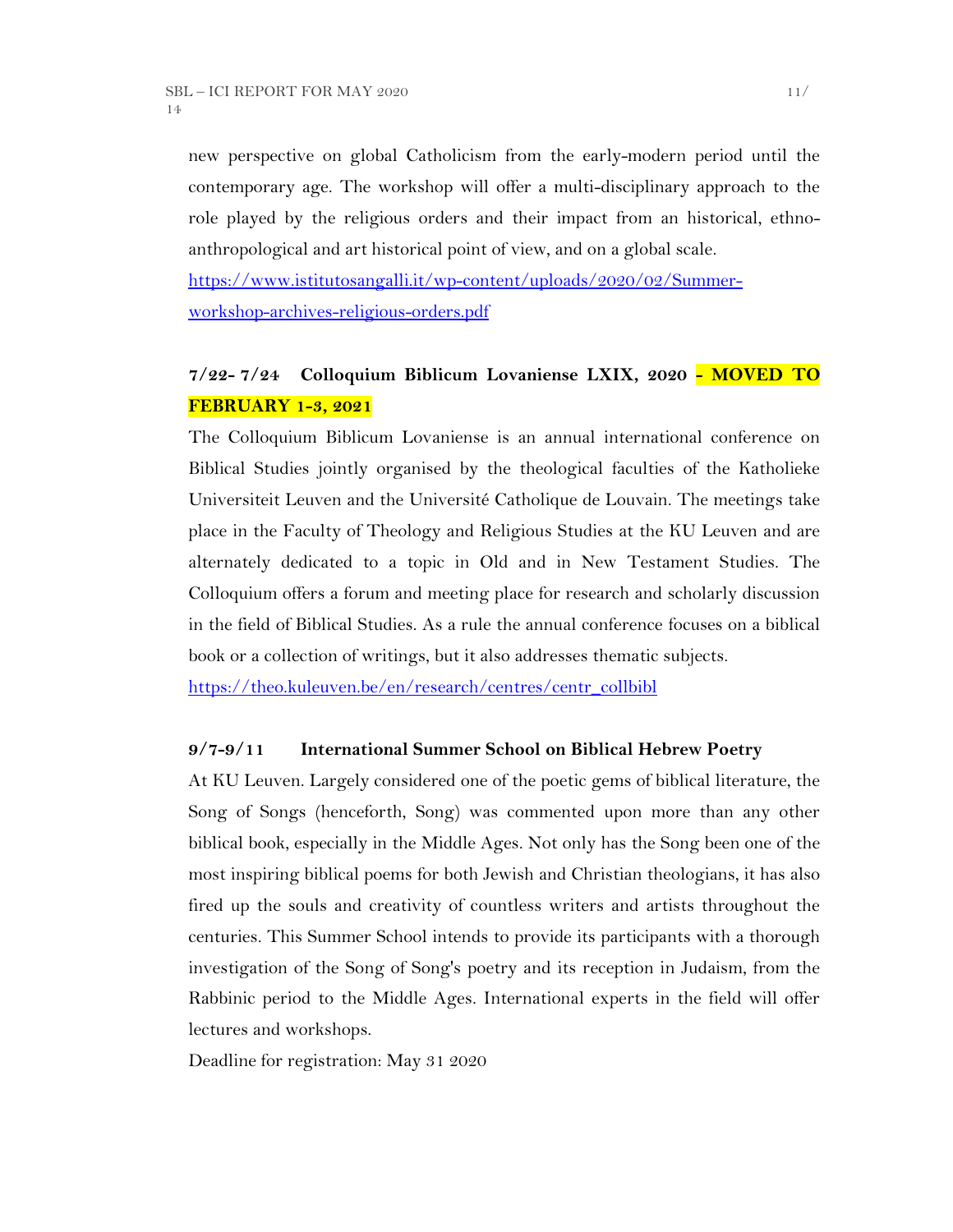# [https://theo.kuleuven.be/en/research/research\\_units/ru\\_bible/biblical-hebrew](https://theo.kuleuven.be/en/research/research_units/ru_bible/biblical-hebrew-poetry)[poetry](https://theo.kuleuven.be/en/research/research_units/ru_bible/biblical-hebrew-poetry)

# **9/30 Deadline: Call for Papers. Colloquium Biblicum Lovaniense LXIX, 2020 (moved to 2/1-3) (President: Jan Willem van Henten, University of Amsterdam)**

The reception history of the four Books of the Maccabees is as rich as it is diverse. The relevance of these books is apparent from the multi-faceted ongoing recent scholarship, which can be characterized by the incorporation of literary approaches, a renewed interest in historical issues and the contemporary political and cultural contexts of the books, a more systematic discussion of religious and theological themes and a more intense study of the reception history. Nevertheless, we are still in need of elaborate analyses of the literary aspects of the Maccabean Books. The recent publication of a decree during Seleucus IV's rule calls for a reassessment of 1 and 2 Maccabees as historical sources as well as renewed contextualizations of the books as historical documents. How do the Maccabean books articulate the interactions of religion with politics and culture? What could be the theological relevance of 1-4 Maccabees? Finally, the reception history of the Maccabean Books also deserves further study.

CALL FOR SHORT PAPERS: Short paper proposals (including name, institutional affiliation, postal address, e-mail address, title and abstract of ca. 200 words) should be sent to: Jan Willem van Henten, President CBL 2020, j.w.vanhenten $\omega$ uva.nl no later than 30 September 2020.

[https://theo.kuleuven.be/en/research/centres/centr\\_collbibl](https://theo.kuleuven.be/en/research/centres/centr_collbibl)

# **10/21-10/22 From the Books of Enoch to Genesis Apocryphon: The Aramaic Manuscripts of 1 Enoch and Related Apocalyptic Traditions**

The John Paul II Catholic University of Lublin. The conference offers a platform for all scholars to reflect on, and deepen the understanding of, the linguistic, philological, literary, and exegetical aspects of Enochic apocalyptic literature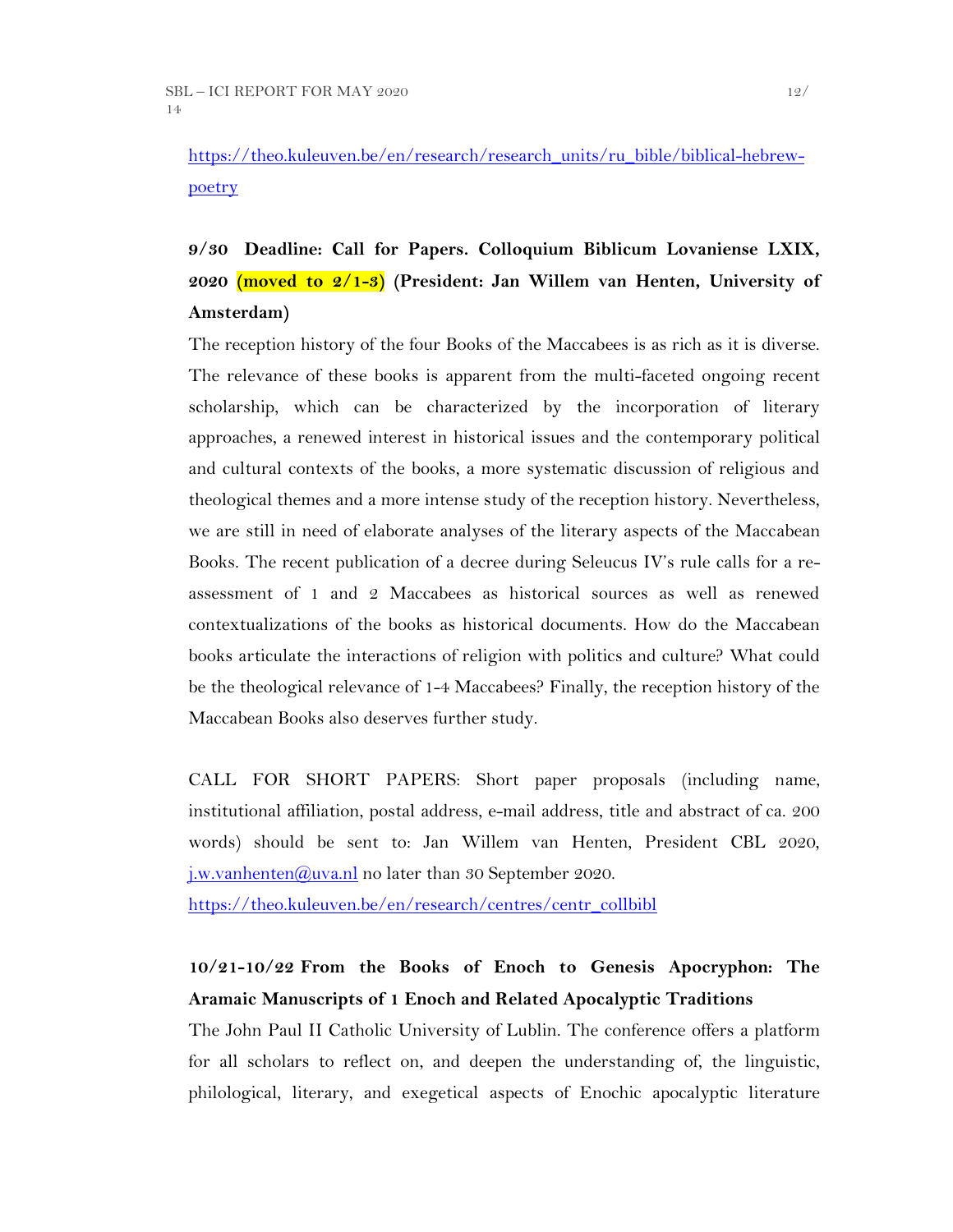whose most ancient layer of tradition is readily available in its Aramaic manuscripts from Qumran.

<http://ocs.academicon.pl/index.php/test/AramaicEnoch>

#### **(n) SBL EDUCATIONAL RESOURCES FREELY AVAILABLE**

There are links to numerous educational resources on the SBL website. The following are freely available: (i) Resources on Teaching the Bible; (ii) Freely downloadable Hebrew, Greek and Transliteration fonts (amongst others); (iii) Resources on Bible translations and commentaries; and (iv) Research tool resources.

See<http://sbl-site.org/educational/default.aspx>

#### **(o) BIBLE ODYSSEY**

#### **News!: Great online source in times of the COVID-19 emergency**

Remember to check the newly-developed **Bible Odyssey** online portal. See [www.bibleodyssey.org.](http://www.bibleodyssey.org/) This portal offers wonderful educational resources, but also resources for broader popular audiences. Use this site to popularize our academic studies in faith communities!

Any topics you would like to see Bible Odyssey address? Just send a message to: [bow@sbl-site.org](mailto:bow@sbl-site.org)

#### **Bible Odyssey translation project**

The ICI is taking on the role of networking with other non-anglophone biblical studies learned societies around the world to translate Bible Odyssey articles into several key languages: so far Spanish, Portuguese, Korean, and Mandarin Chinese. There is already an agreement for **Vietnamese**, with the Vietnamese Biblical Theology Society (VBTS), and for **Spanish**, with the Argentinean Biblical Association (ABA). For Chinese, talks are held with the Center for Judaic and Inter-religious Studies at Shandong University. For Portuguese, talks are held with Portuguese Jesuits' Communication Office.

Stay tuned for more developments!